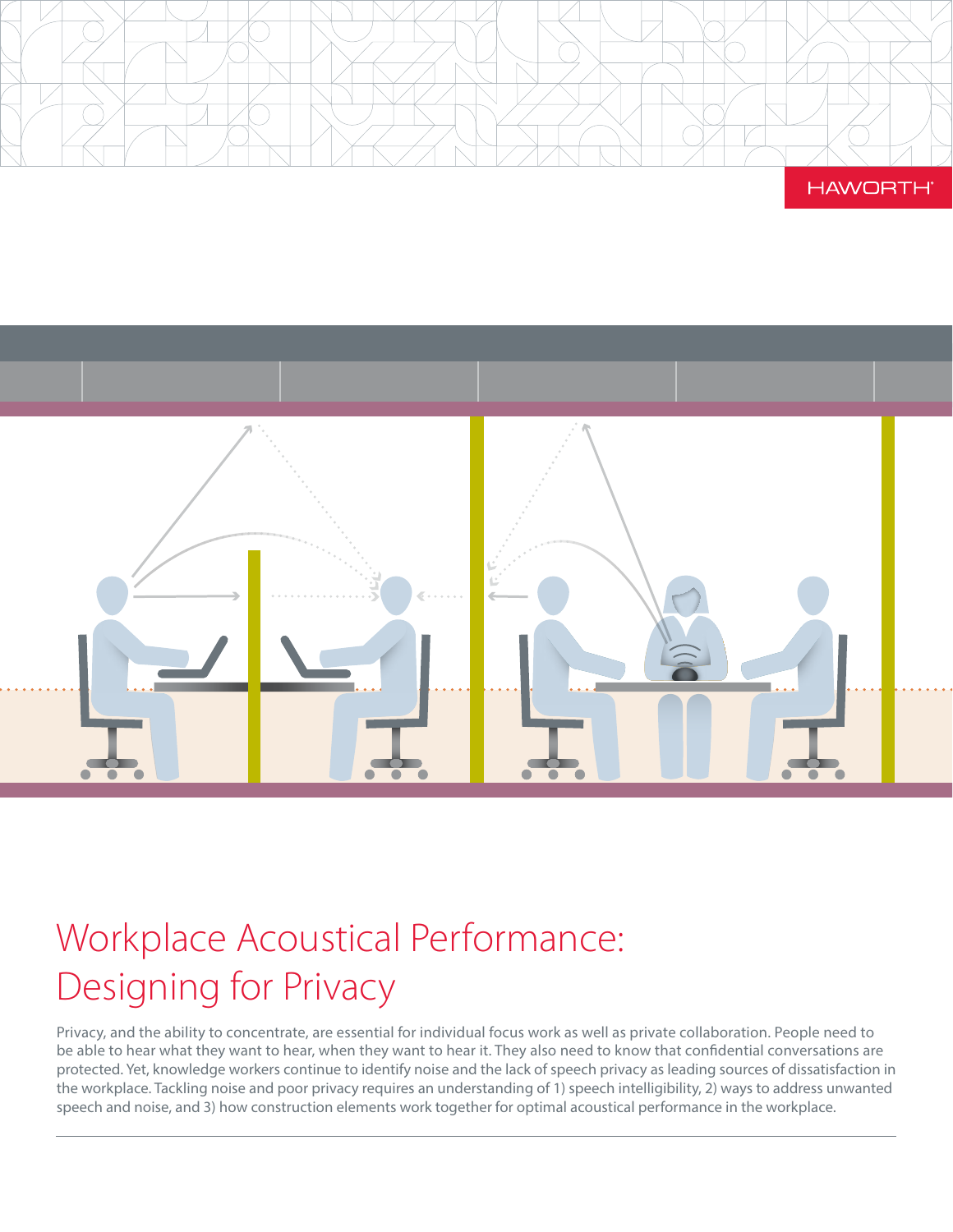Knowledge workers no longer need to come to work just to "get work done." Technology has enabled work to be done anywhere, anytime. And yet, we still "go to work."

Why?

One reason: we want to connect. We need to interact with peers, supervisors, and others. Certain things are best done in person, and we need to see and hear each other.

The challenge we often have is that while we are "at work," we also need to do work that requires focus or concentration. We need to work with minimal distractions.

In either instance, we need to be able to manage what we want to hear, and what we don't want to hear. To comprehend what is important, we must first hear it clearly, while also being able to minimize the distracting effect of unwanted, irrelevant sounds, or noise.

Because different activities require different ways of managing acoustical information, we seek out a variety of workspaces, each with specific characteristics that support the work we're doing at the time.<sup>1</sup>

*Employers who understand and address this need for varying workspaces are more successful.2*

Numerous studies have measured employee satisfaction with their workplace environments, and have pointed to noise as a major cause of reduced effectiveness, higher stress, and decreased job satisfaction. In one landmark study, evaluations from more than 50,000 workers in 351 buildings confirm that the lack of speech privacy is the single greatest source of dissatisfaction.3,4 Additionally, almost 30% of those in private offices say that acoustics interfere with their ability to do their jobs.<sup>5</sup> This hurts innovation.



*To foster innovation...*

77% of employees have a preference for quiet when focus is needed.

*However...*

69%

are dissatisfied with the noise level at their primary workspace.<sup>6</sup>

Gensler, 2016

2 Gensler, 2013.

3 Kim & de Dear, 2013.

4 Frontczak, et al., 2012.

- 5 Jensen & Arens, 2005.
- 6 Gensler, 2013.

Strategies to improve collaboration were ineffective if the ability to focus was not also considered. Simply stated, providing employees with both the opportunity and the space to do focus work is a primary driver of organizational effectiveness. Why is this?

Connecting and conversing requires we hear and understand each other, through intelligible language. High-focus work takes effort, and irrelevant, unwanted sounds draw resources away from our ability to do high-focus work—whether we're doing it individually or collaborating.<sup>7</sup>

Think about two people that must collaborate on a high-focus task. They will have the same requirements for blocking irrelevant acoustical information while still needing to understand each other. To make matters more complex, sometimes what we have to say to each other needs to be private, and must not be overheard by people outside of our conversation.

It is critical that architects, designers, facility managers, and building owners be aware of the varying and sometimes complex acoustical needs of the organizations they serve. This is true for environments such as legal offices, where confidentiality is critical; owner-occupied or leased office buildings, where privacy is expected in meeting rooms and closed offices; as well as open-plan administrative offices and call centers. In all types of buildings, and for all types of businesses, freedom from distraction, adequate intelligibility, and privacy are important and often at the same time!

# **Measuring Privacy**

Speech privacy can be easily understood as the absence of speech intelligibility. Speech intelligibility is based on the audibility of speech sounds as they arrive at a listener's ear, in relation to the background sound levels at the listener's location.



If the speech sounds at the listener's location are well above the background sound level, the speech sounds will be clearly heard and understood, or intelligible. But, if the speech sounds at the listener's ear are well below the background sound level, the speech will not be understood, and communication will not take place. Even when a listener is able to hear the muffled speech sounds of someone talking, privacy still exists because the listener cannot understand what is being said.<sup>8</sup>

7 Escera and Corral 2007; Sussman, Winkler, and Schröger 2003; Parmentier et al., 2011.

8 Cavanaugh, Farrell, Hirtle, & Watters, 1962.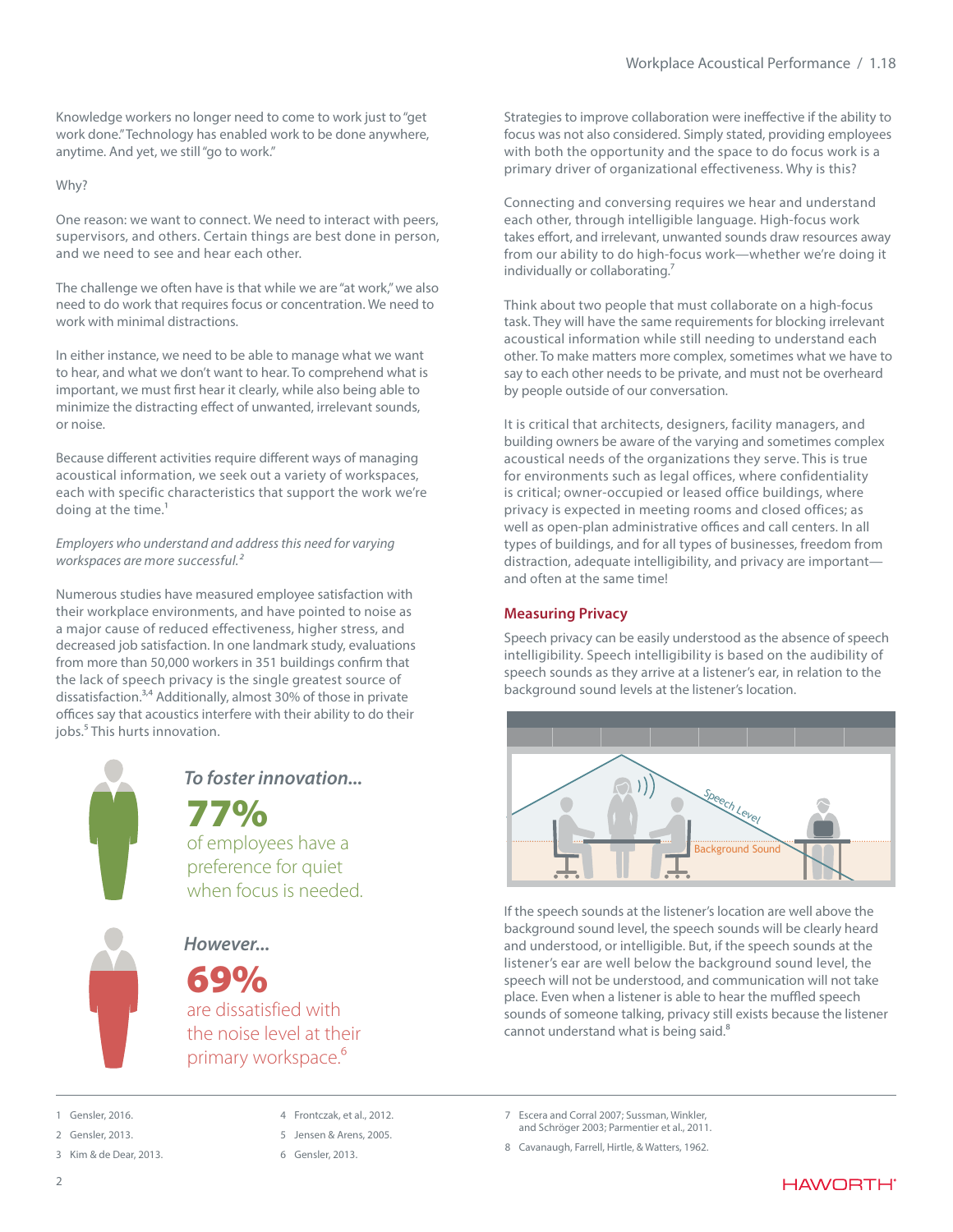This relationship of speech sounds (signal) to background sounds (noise) at the listener's location is called the signal-to-noise ratio, and is central to the concept of speech privacy. Only where speech is not intelligible (where the intruding speech signal is below the background sound level) does speech privacy exist.<sup>9</sup> Therefore, creating a condition of speech privacy requires one of two actions:

- Reducing the speech sound arriving at the listener's location OR
- Increasing the background sound level at the listener's location

Using this concept, standards have been developed which define levels of speech intelligibility and privacy in terms of a measure called the Privacy Index,<sup>10</sup> with levels validated through extensive prior research.

# **Privacy Index (PI)**



# **Ensuring the Right Levels of Speech Privacy**

Achieving the desired level of speech privacy requires careful assessment and alignment of three key factors:

| <b>FUNCTIONAL NEEDS</b>                                                                                                                                                                                                                                                                                                                                                                                                                                                                                                                                                                                                                                                                                                                                       | <b>AMBIENT ENVIRONMENT</b><br><b>AND BACKGROUND SOUND</b>                                                                                                                                                                                                                                                                                                                                                                                                                                                                                                                                                          | <b>WALLS, CEILINGS, AND FLOOR</b>                                                                                                                                                                                             |
|---------------------------------------------------------------------------------------------------------------------------------------------------------------------------------------------------------------------------------------------------------------------------------------------------------------------------------------------------------------------------------------------------------------------------------------------------------------------------------------------------------------------------------------------------------------------------------------------------------------------------------------------------------------------------------------------------------------------------------------------------------------|--------------------------------------------------------------------------------------------------------------------------------------------------------------------------------------------------------------------------------------------------------------------------------------------------------------------------------------------------------------------------------------------------------------------------------------------------------------------------------------------------------------------------------------------------------------------------------------------------------------------|-------------------------------------------------------------------------------------------------------------------------------------------------------------------------------------------------------------------------------|
| Consider the Privacy Index (above),<br>and align these to the expectations of<br>the primary users and the voice levels<br>used in each instance.<br><b>Private Offices and Conference Rooms</b><br>Confidential privacy is the common<br>design goal. Users of these spaces<br>generally assume their conversations<br>will not be easily understood by people<br>outside the room.<br><b>Spaces for Focus Work</b><br>Non-intrusive privacy is a common<br>design goal.<br><b>Collaboration Spaces</b><br>Disruption from outside the space should<br>be minimized to support the collaborative<br>focus work of the team. Likewise, voice<br>levels of the collaborative team need to be<br>contained, so as not to distract people in<br>adjacent spaces. | The background sound which exists in<br>the space must be controlled to ensure a<br>non-intrusive background sound, at the<br>right level. <sup>11</sup> Most important of these<br>factors are:<br><b>HVAC Noise</b><br>New buildings, with highly-efficient<br>air-conditioning systems, tend to have<br>extremely low inherent background noise<br>levels. Conversely, older buildings may<br>have loud HVAC systems, but which may<br>be emitting lots of sound at frequencies<br>ineffective for masking speech.<br><b>Urban Environments</b><br>Urban environments may have high levels<br>of traffic noise. | Introduce the structures and materials<br>necessary to block and absorb sound<br>between spaces. The manner in which<br>these are deployed will have a direct<br>effect on both speech privacy and<br>speech intelligibility. |
|                                                                                                                                                                                                                                                                                                                                                                                                                                                                                                                                                                                                                                                                                                                                                               |                                                                                                                                                                                                                                                                                                                                                                                                                                                                                                                                                                                                                    |                                                                                                                                                                                                                               |

# **EFFECTIVE ACOUSTIC DESIGN**

Addressing these three factors to create an effective acoustic design in the workplace doesn't have to be complex—it can be as simple as A, B, C.

<sup>9</sup> Egan, 1988.

<sup>10</sup> ASTM International, 2016.

<sup>11</sup> Cavanaugh, Farrell, Hirtle, & Watters, 1962.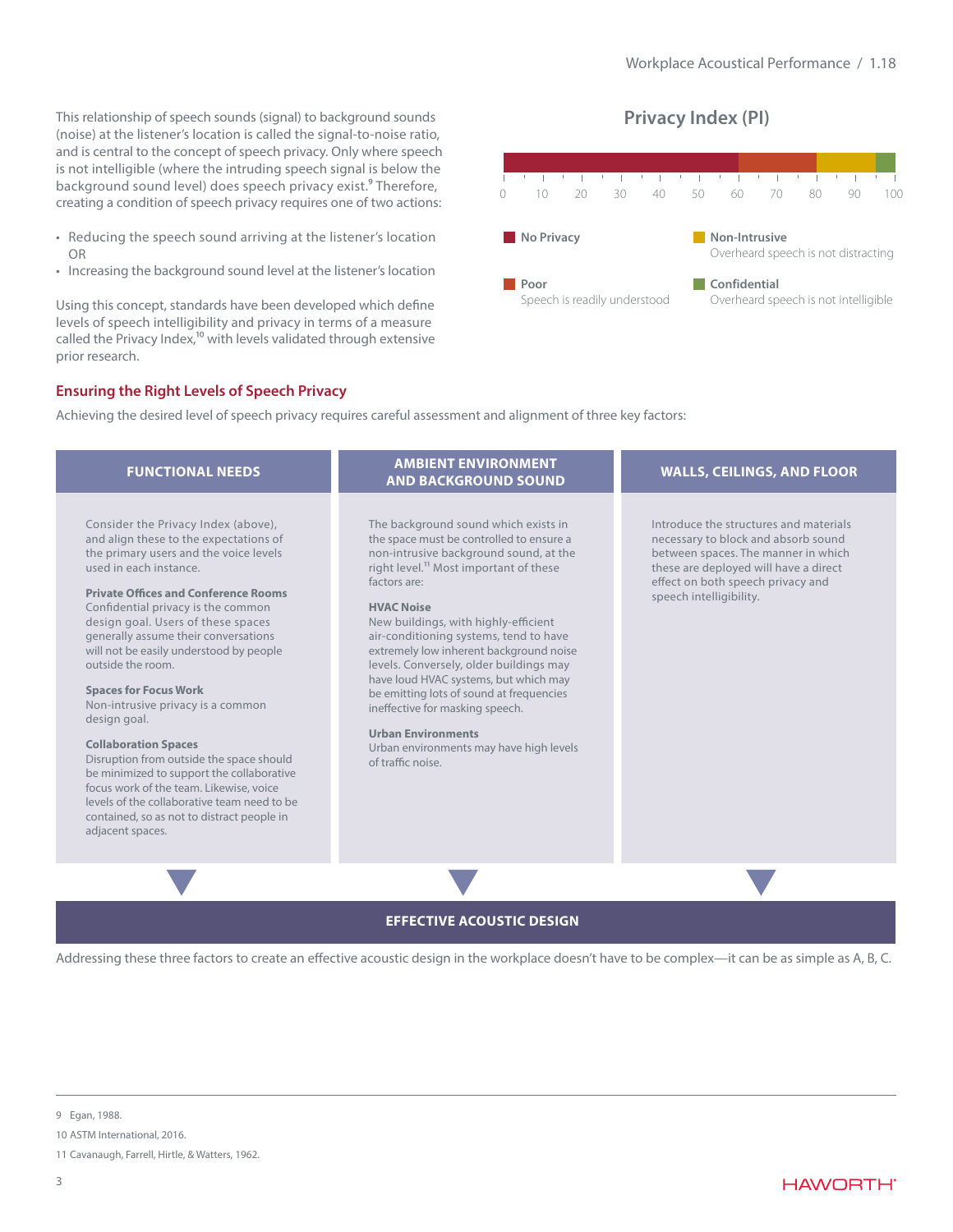# **Effective Acoustic Design: The A, B, Cs**

The basic approach to managing speech privacy may be simply described as "Following the A, B, Cs":



# **Putting It Together**

As in all good design, multiple factors need to be kept in balance with each other, in a way that serves the functional needs. Likewise, achieving an effective acoustic environment requires using each of the building blocks appropriately, and in balance with the other elements. Haworth's extensive knowledge developed through our own research and experience with our customers, provides valuable insight to the ratings, and combinations which yield the desired results.



- **A** Materials with NRC/SAA of 0.70 or better on ceilings and suspended baffles
- **B** Walls or other separations may be needed
- **C** Background sound levels of 46–48 dBA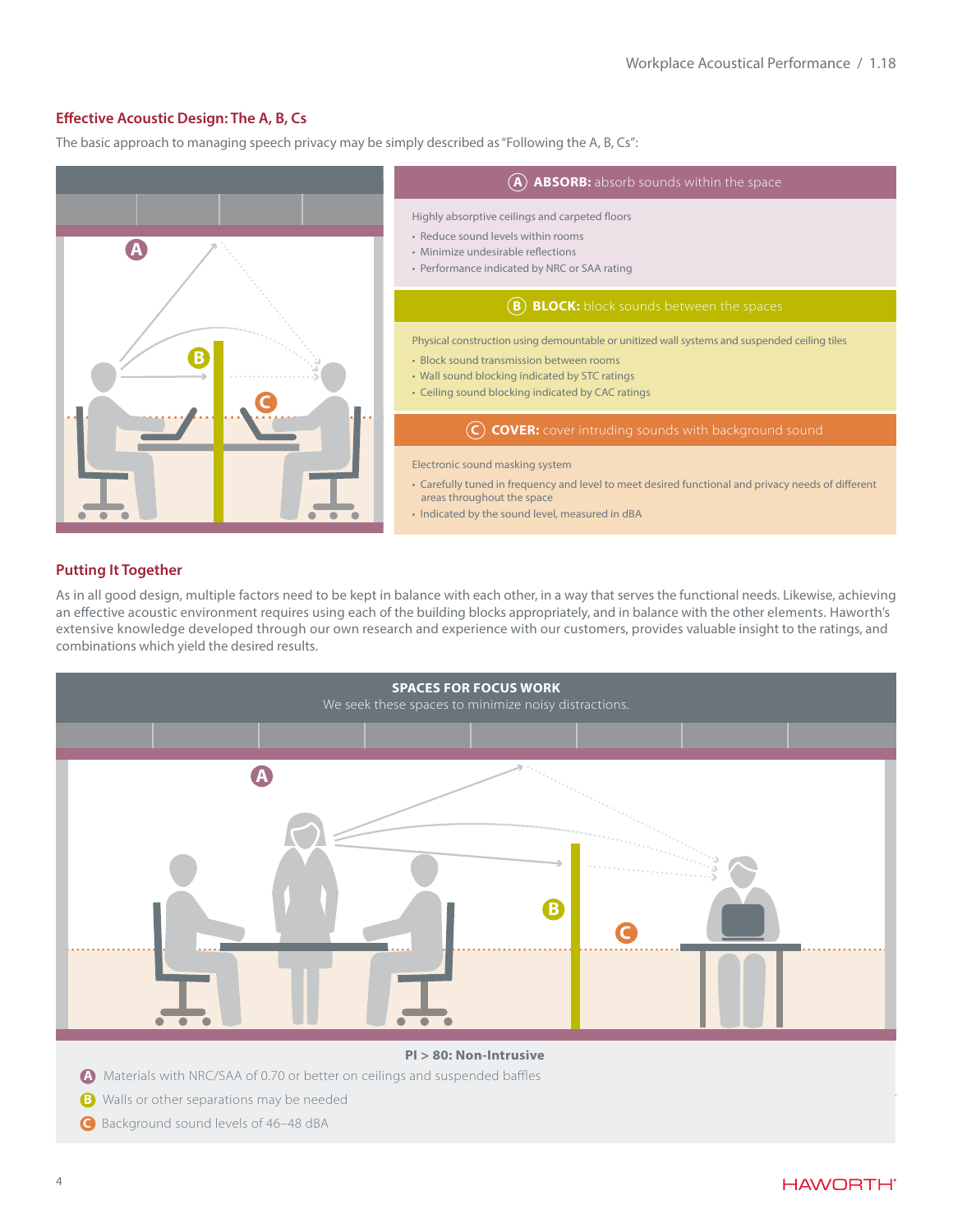

# **PI ≥ 95: Confidential**

- **A** NRC/SAA of 0.60 is adequate
- **B** Walls with STC in high 30s, and CAC of ceiling in the high 30s with minimized penetrations
- **C** Background sound levels of 44 dBA (may be reduced with higher STC and CAC)

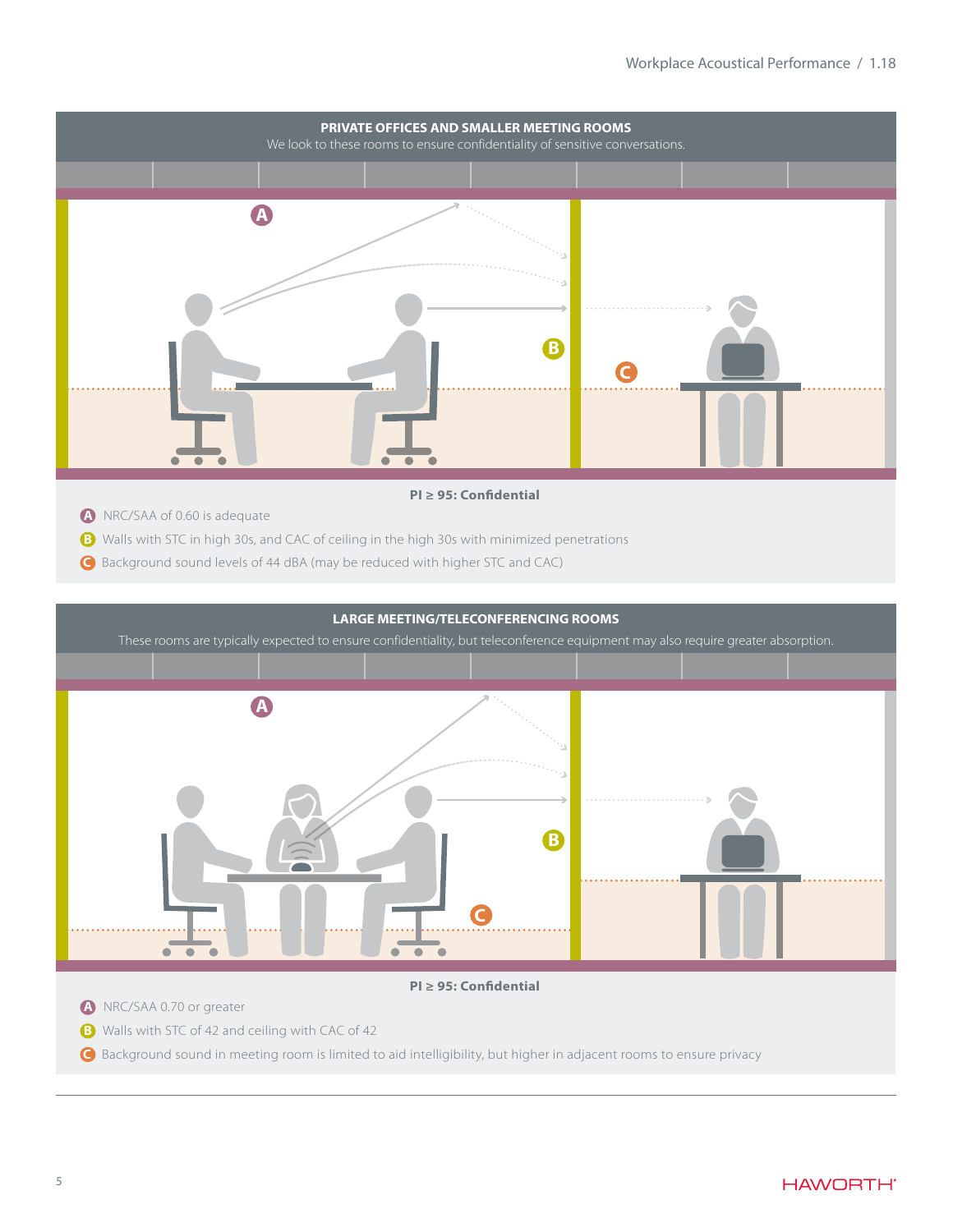# **Conclusion**

The investment in facilities is significant for any organization. Ultimately, facilities serve the organization and its people. With noise and speech privacy as leading causes for concern in the workplace, appropriately addressing acoustical performance benefits both the organization and its employees. When construction elements work together to accurately control levels of speech intelligibility and honor privacy, people hear what they need to hear, when they need to hear it. Investing in the right acoustical workplace designs for each area, based on function and use, creates the necessary environment for focus, productivity, and innovation.

# **Learn More**

For more information on creating environments to support workflow and encourage productivity, read these white papers:

[Designing for Focus Work](http://media.haworth.com/asset/83961/Focus White Paper_Haworth.Final.pdf)

[Movable Walls & Raised Floors: Optimizing Adaptable Workplaces](http://media.haworth.com/asset/97049/Floors%20and%20Walls%20White%20Paper_C5.pdf)  [to Meet Changing Business Needs](http://media.haworth.com/asset/97049/Floors%20and%20Walls%20White%20Paper_C5.pdf)

[Optimizing the Workplace for Innovation: Using Brain Science for](http://www.haworth.com/innovation)  [Smart Design](http://www.haworth.com/innovation)

# **Acoustic Terminology**

Understand the important terms commonly used in acoustic design.

#### **A-Weighted Decibel (dBA)**

Measure of a sound level averaged across multiple frequencies, and weighted to approximate the relative sensitivity of human hearing to different frequencies. The A-weighted scale gives relatively less importance to high and low frequencies.<sup>12</sup>

#### **Ceiling Attenuation Class (CAC)**

Single-number rating of the transmission loss (TL) of a ceiling suspended over a partition separating two rooms with a common ceiling plenum.<sup>13</sup> A higher number indicates more sound will be blocked. Like STC, CAC is measured only in a laboratory, and describes the performance only where the ceilings cover both rooms.

#### **Decibel (dB)**

Standard measure of sound pressure level at specific frequencies. Though pressure is normally measured in Pascals or psi, the decibel is used for sound pressure measurement because the range of values of sound pressure vary greatly from the threshold of hearing (0 dB) to the threshold of pain (above 120 dB), and because the human ear responds to varying pressure levels logarithmically.<sup>14</sup>

#### **Hertz (Hz)**

Measure of the frequency of the sound wave, or the number of times the wave cycles, each second. In music, specific frequencies correspond to specific notes on a musical scale (e.g.: middle-C corresponds to 256 Hz). The frequency range of human speech extends from about 160 Hz to nearly 5,000 Hz.<sup>15</sup>

# **Noise Isolation Class (NIC)**

Single-number rating indicating the sound isolation between two adjacent rooms or spaces in a building.<sup>16</sup> A higher number indicates more sound will be blocked. Unlike STC or CAC, NIC is a measure of the actual constructed space, not just a wall, and includes the effect of all construction elements and materials together.

# **Noise Reduction Coefficient (NRC)**

Measure of the ability of a surface material to absorb sound in mid-frequency ranges. It is the average of the absorption at four frequencies from 250 to 2000 Hz, and is expressed as a number from 0.00 to 1.00, rounded to the nearest 0.05. A higher number indicates more sound is absorbed.<sup>17</sup> Testing for NRC will use one of several different mounting methods, denoted by a letter code, sometimes also followed by a number (e.g.: E400). NRC values for different materials should be compared only for like mounting methods.

## **Privacy Index (PI)**

Degree of privacy between two spaces. It is expressed as a number from 0 to 100 (though it is not an indication of the percentage or fraction of speech will be overheard). It takes into account the acoustical performance of all construction elements, the background sound level, and the voice level and spectrum of the talker. PI values greater than 80 indicate some degree of privacy is to be expected.<sup>18</sup>

#### **Sound Absorption Average (SAA)**

A measure of the ability of a surface to absorb sound, intended to replace NRC. It is the average of the absorption at 12 frequencies from 200 to 2,500 Hz, and is expressed as a number from 0.00 to 1.00, rounded to the nearest 0.01. A higher number indicates more sound is absorbed. Testing for SAA follows the same method as for NRC.<sup>19</sup>

## **Sound Transmission Class (STC)**

A single-number rating of the sound transmission loss of a partition. A higher number indicates more sound will be blocked.<sup>20</sup> Differences of less than 2 points are generally indistinguishable by the human ear (e.g.: walls rated STC 44 and 46 will likely sound about the same). STC is only measured in an acoustical laboratory; similar field measurements will be termed ASTC (Apparent Sound Transmission Class), and will be lower.

15 Cavanaugh, and Wilkes, 1999. 16 ASTM International, 2013. 17 Egan, 1988.

18 ASTM International, 2016. 19 ASTM International, 2013. 20 Egan, 1988.

<sup>12</sup> Cavanaugh, and Wilkes, 1999.

<sup>13</sup> ASTM International, 2016.

<sup>14</sup> Cavanaugh, and Wilkes, 1999.